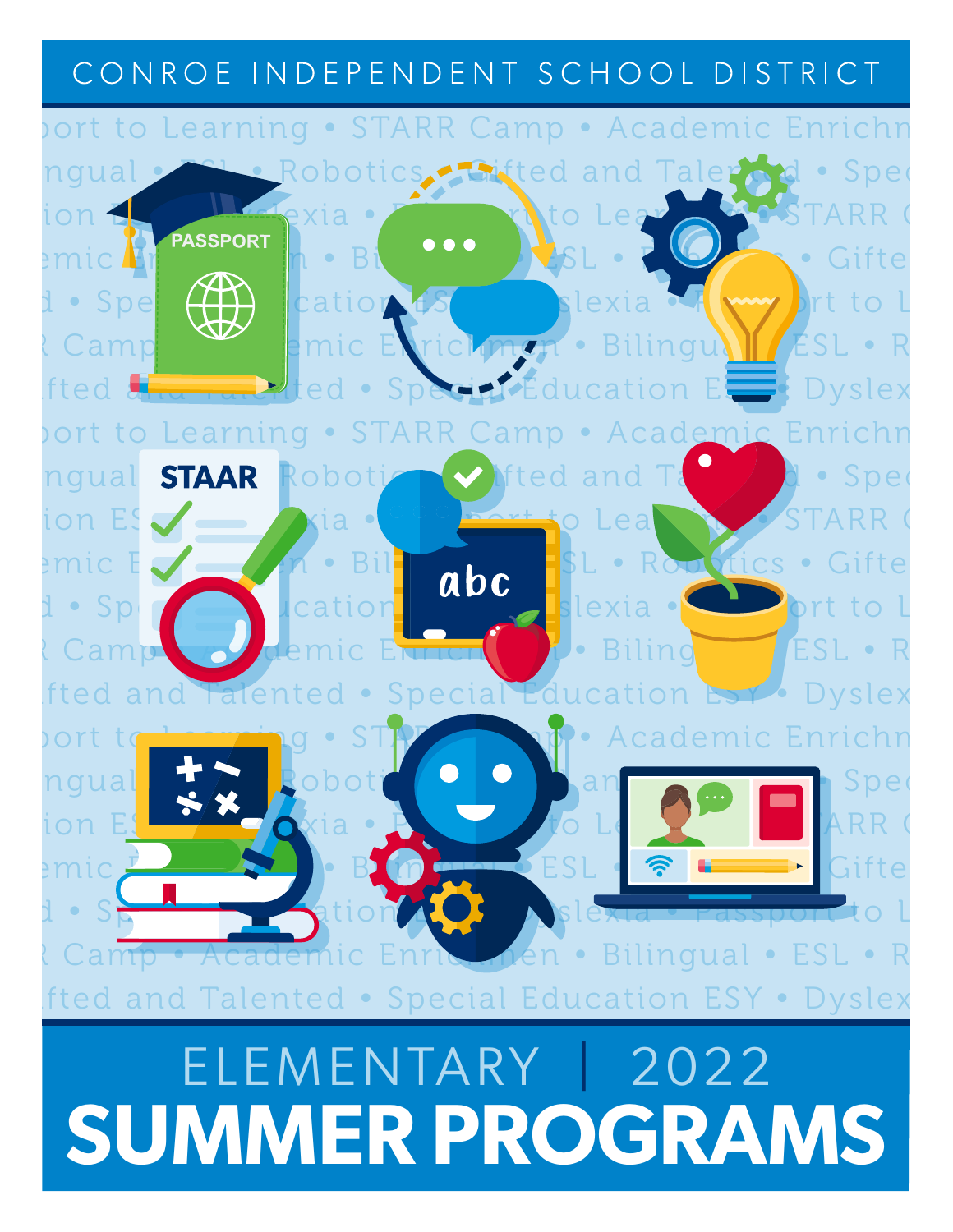

# **Conroe ISD Elementary Summer School** Passport to Learning

# **PURPOSE**

• Enhance skills needed in the areas of reading, writing, math, and science.

# **GENERAL INFORMATION**

- June 8 July 1
- Monday Friday  $| 8:00 3:00$
- School holiday: Monday, June 20
- Bus transportation will be provided.
- Free breakfast and lunch meals will be provided.

# **GRADES**

- $\bullet$  K 4th
- Title I: Reading, Math, and Science

# **REGISTRATION**

- Students will be invited by the home campus. Parents/guardians will receive an email invitation to accept or deny.
- Student selection criteria is based on DRA/BAS reading levels, benchmarks, common assessments, and STAAR results.

| <b>LOCATIONS</b>                | <b>CAMPUS WILL SERVE</b>                    | <b>GRADES</b> |
|---------------------------------|---------------------------------------------|---------------|
| <b>Grangerland Intermediate</b> | Austin, Creighton, Hope, Milam, San Jacinto | $3 - 4$       |
| <b>Giesinger Elementary</b>     | Armstrong, Giesinger, Reaves                | $K - 4$       |
| <b>Hailey Elementary</b>        | Hailey                                      | $K - 4$       |
| <b>Houser Elementary</b>        | Houser, Oak Ridge, Suchma                   | $K - 4$       |
| <b>Houston Elementary</b>       | Anderson, Houston, Patterson                | $K - 4$       |
| <b>Lamar Elementary</b>         | Ford, Glen Loch, Lamar                      | $K - 4$       |
| <b>Milam Elementary</b>         | Austin, Creighton, Hope, Milam, San Jacinto | $K - 2$       |
| <b>Rice Elementary</b>          | Rice, Runyan, Wilkinson                     | $K - 4$       |

- Students who miss more than three days may be withdrawn from the program.
- Students will be properly dressed and groomed according to the standards of the regular school term.
- CISD Code of Conduct rules will apply.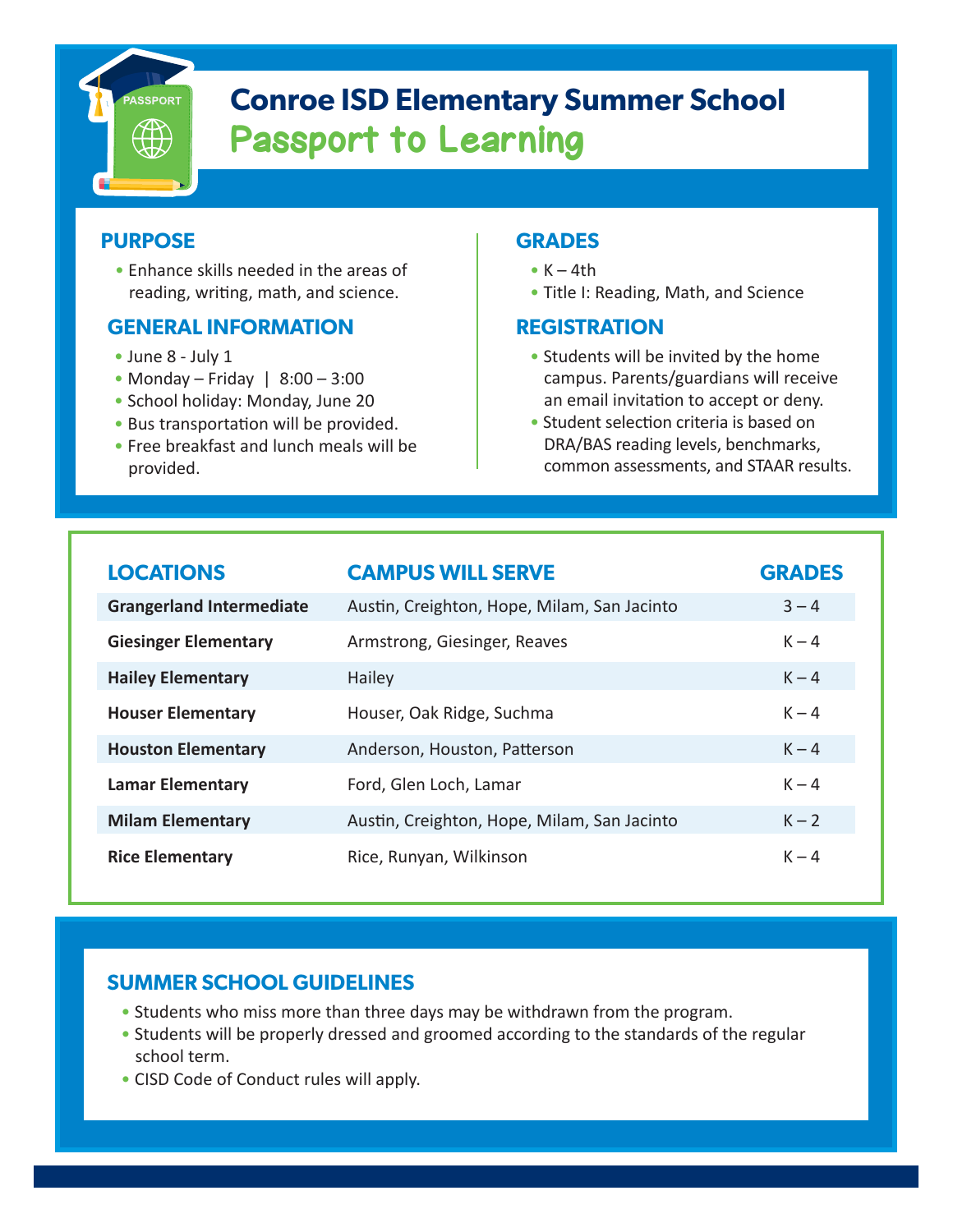

# **Conroe ISD Elementary Summer School** STAAR Camp

# **PURPOSE**

• Provide an intensive, targeted reading, math, and science instruction in preparation for STAAR testing.

# **GENERAL INFORMATION**

- June 8 July 1
- Monday Friday  $| 8:00 3:00$
- School holiday: Monday, June 20
- Bus transportation will be provided.
- Free breakfast and lunch meals will be provided.

# **GRADES**

• 3rd - 4th

# **REGISTRATION**

• Students will be invited by the home campus. Parents/guardians will receive an email invitation to accept or deny.

# **LOCATIONS CAMPUS WILL SERVE**

| <b>Bradley Elementary</b>       | Birnham Woods, Bradley, Broadway, Kaufman, Snyder         |  |
|---------------------------------|-----------------------------------------------------------|--|
| <b>Grangerland Intermediate</b> | Austin, Creighton, Hope, Milam, San Jacinto               |  |
| <b>Giesinger Elementary</b>     | Armstrong, Giesinger, Reaves, Stewart                     |  |
| <b>Hailey Elementary</b>        | Buckalew, Bush, Deretchin, Galatas, Hailey, Powell, Tough |  |
| <b>Houser Elementary</b>        | Houser, Oak Ridge, Suchma                                 |  |
| <b>Houston Elementary</b>       | Anderson, Houston, Patterson                              |  |
| <b>Lamar Elementary</b>         | David, Ford, Glen Loch, Lamar, Ride                       |  |
| <b>Rice Elementary</b>          | Rice, Runyan, Wilkinson                                   |  |

- Students who miss more than three days may be withdrawn from the program.
- Students will be properly dressed and groomed according to the standards of the regular school term.
- CISD Code of Conduct rules will apply.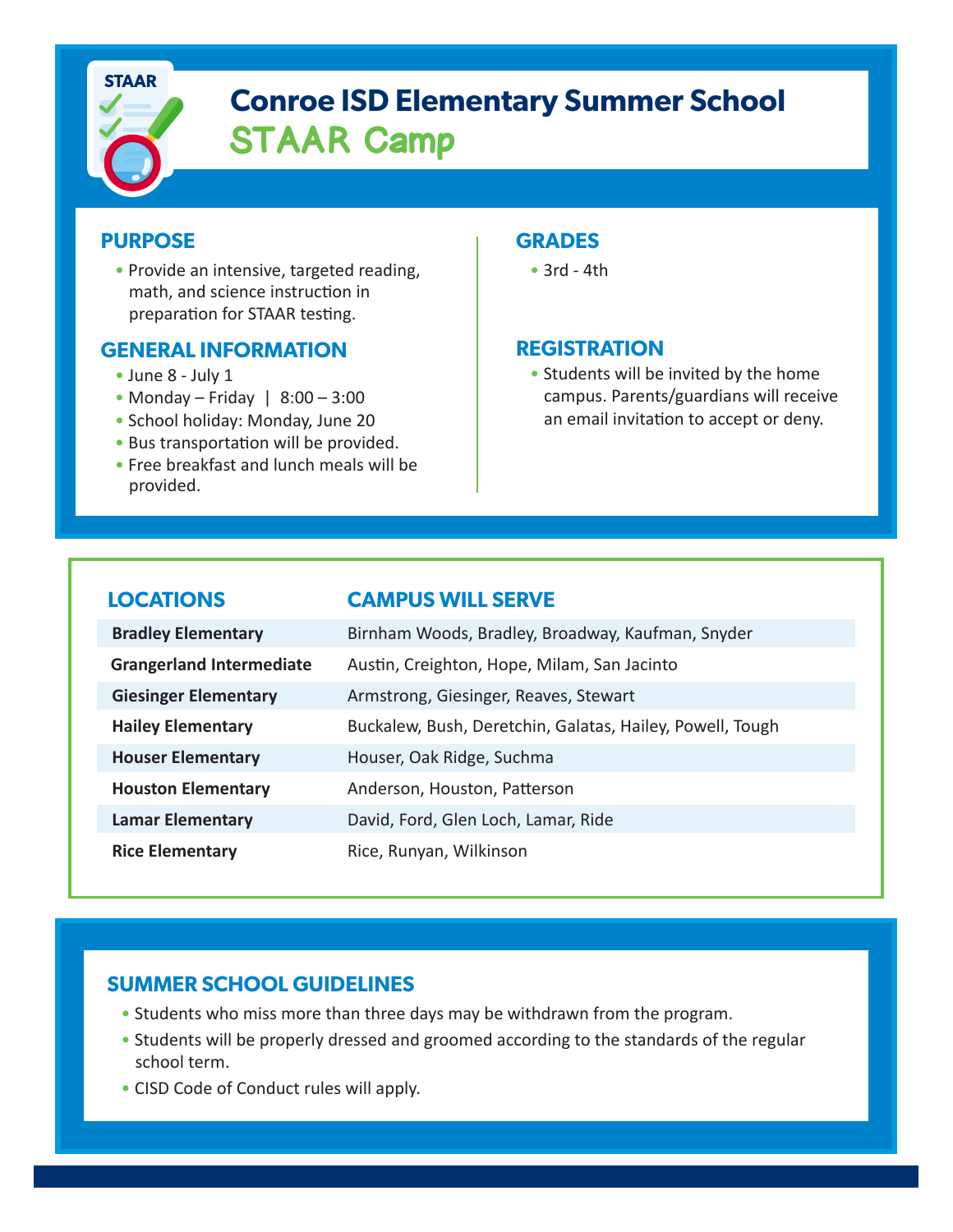

# **Conroe ISD Elementary Summer School** Academic Enrichment

# **PURPOSE**

• Provide intensive targeted reading, math, and science instruction.

# **GENERAL INFORMATION**

- June 8 July 1
- Monday Friday  $| 8:00 3:00$
- School holiday: Monday, June 20
- Bus transportation will *not* be provided.
- Free breakfast and lunch meals will be provided.

# **GRADES**

 $\bullet$  K - 4th

# **REGISTRATION**

- Registration begins April 5 and ends May 6, 2022.
- Registration to be completed online at [www.conroeisd.net](https://www.conroeisd.net/department/tl/summer-school/)
- \$200 per session

# **LOCATIONS CAMPUS WILL SERVE**

| <b>Bradley Elementary</b>   | All Campuses: Grades K - 4 |
|-----------------------------|----------------------------|
| <b>Giesinger Elementary</b> | All Campuses: Grades K - 4 |
| <b>Hailey Elementary</b>    | All Campuses: Grades K - 4 |

# **REGISTRATION AND TUITION**

- Registration will begin April 4, 2022 and will end May 6, 2022.
- Registration to be completed online at: [www.conroeisd.net](https://www.conroeisd.net/department/tl/summer-school/)
- Students will be registered in the grade level they were enrolled during the 2021-2022 school year.
- Refunds will be accepted through Friday, June 3, 2022, and refunded back to your credit card. A \$20 processing fee will apply to all refunds.

- If students are dropped for disciplinary reasons, tuition will be forfeited.
- Students who miss more than three days may be withdrawn from the program, and tuition will be forfeited.
- Students will be properly dressed and groomed according to the standards of the regular school term.
- CISD Code of Conduct rules will apply.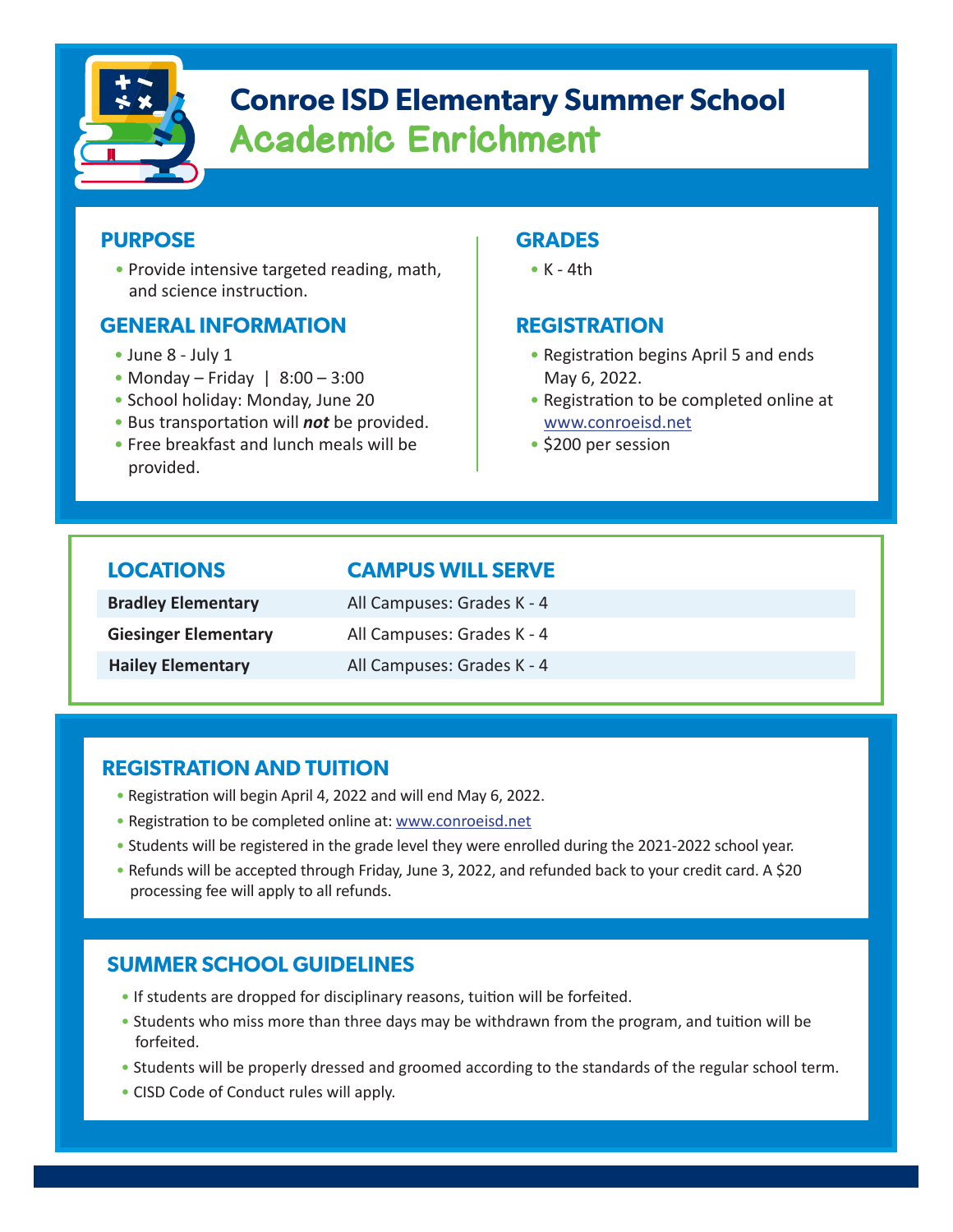

# **Conroe ISD Elementary Summer School Bilingual**

# **PURPOSE**

• Enhance skills needed in the areas of reading, language development, and math in both the English and Spanish languages.

# **GENERAL INFORMATION**

- June 8 July 1
- Monday Friday | 8:00 3:00
- School holiday: Monday, June 20
- Bad weather make-up (if needed) for PK/K: Tuesday, July 5
- Bus transportation will be provided.
- Free breakfast and lunch meals will be provided.

# **GRADES**

- PK 2nd
- Bilingual education is provided per federal law. Bilingual grades 1- 2 are sponsored by CISD federal funds.

# **REGISTRATION**

- Students will be invited by the home campus. Parents/guardians will receive an email invitation to accept or deny.
- Student selection criteria for grades 1 - 2 are based on student need. Not all students are invited to participate.

# **LOCATIONS CAMPUS WILL SERVE**

| <b>Houser Elementary</b>  | Houser, Oak Ridge                           |
|---------------------------|---------------------------------------------|
| <b>Houston Elementary</b> | Anderson, Houston, Patterson, Reaves        |
| <b>Lamar Elementary</b>   | Deretchin, Ford, Glen Loch, Lamar, Ride     |
| <b>Milam Elementary</b>   | Austin, Creighton, Hope, Milam, San Jacinto |
| <b>Rice Elementary</b>    | Armstrong, Rice, Runyan                     |

- Students who miss more than three days may be withdrawn from the program.
- Students will be properly dressed and groomed according to the standards of the regular school term.
- CISD Code of Conduct rules will apply.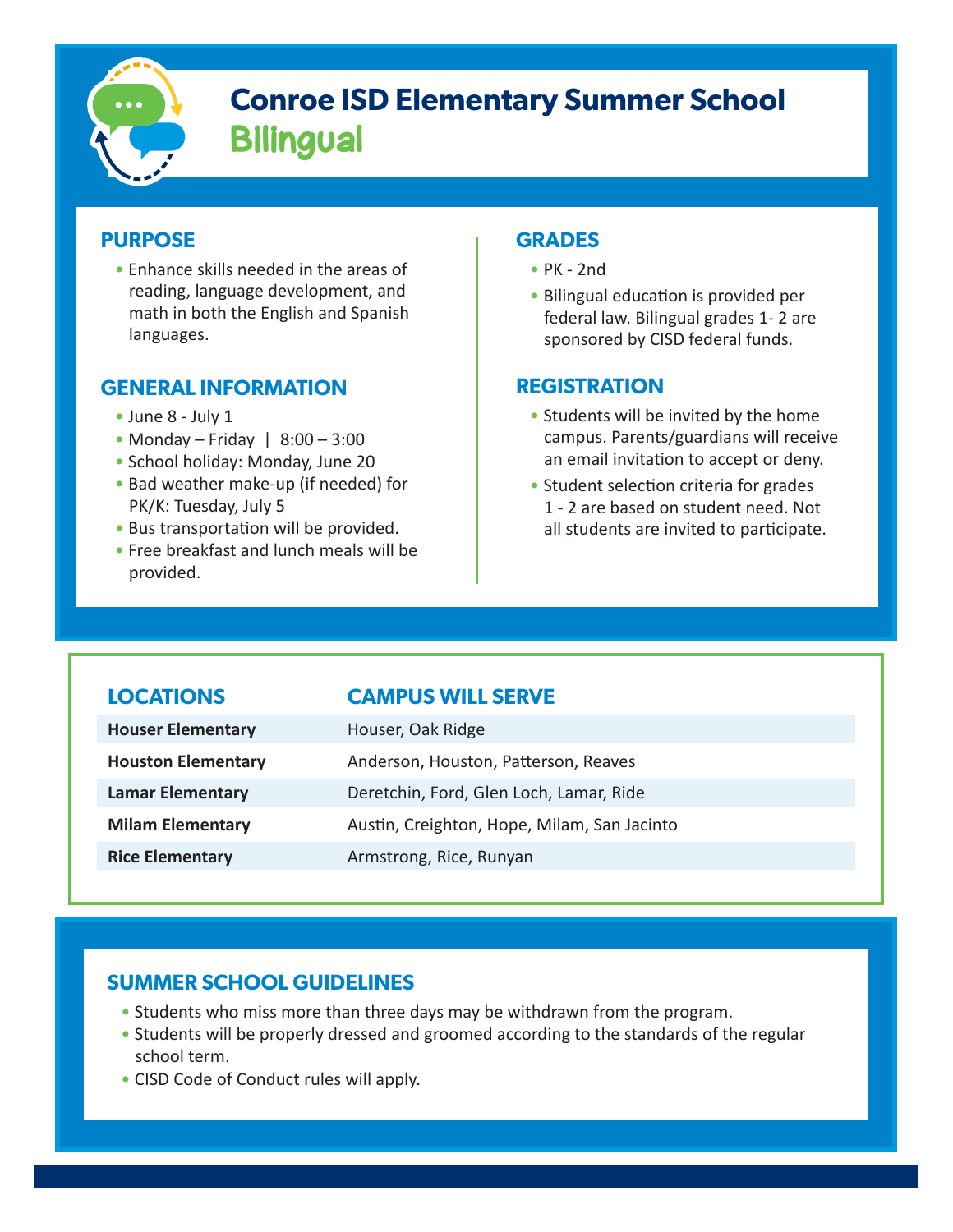# abc

# **Conroe ISD Elementary Summer School**

ESL

# **PURPOSE**

• Enhance skills needed in the areas of reading, language development, and math in the English language.

# CISD Title III federal funds. **GENERAL INFORMATION**

- June 8- July 1
- Monday Friday  $| 8:00 3:00$
- School holiday: Monday, June 20
- Bad weather make-up (if needed) for PK/K: Tuesday, July 5
- Bus transportation will be provided.
- Free breakfast and lunch meals will be provided.

# **GRADES**

- PK 2nd
- ESL Education is provided as per federal law. ESL grades 1 - 2 are sponsored by

# **REGISTRATION**

- Students will be invited by the home campus. Parents/guardians will receive an email invitation to accept or deny.
- Student selection criteria for grades 1 - 2 are based on student need. Not all students are invited to participate.

# **LOCATIONS CAMPUS WILL SERVE Bradley Elementary Birnham Woods, Bradley, Broadway, Kaufman, Snyder Giesinger Elementary Armstrong, Giesinger, Reaves, Stewart Hailey Elementary** Buckalew, Bush, Deretchin, Galatas, Hailey, Powell, Tough **Houser Elementary** Houser, Oak Ridge, Suchma **Houston Elementary Anderson, Houston, Patterson**

- **Lamar Elementary** David, Ford, Glen Loch, Lamar, Ride **Milam Elementary Austin, Creighton, Hope, Milam, San Jacinto**
- **Rice Elementary Rice, Runyan, Wilkinson**

- Students who miss more than three days may be withdrawn from the program.
- Students will be properly dressed and groomed according to the standards of the regular school term.
- CISD Code of Conduct rules will apply.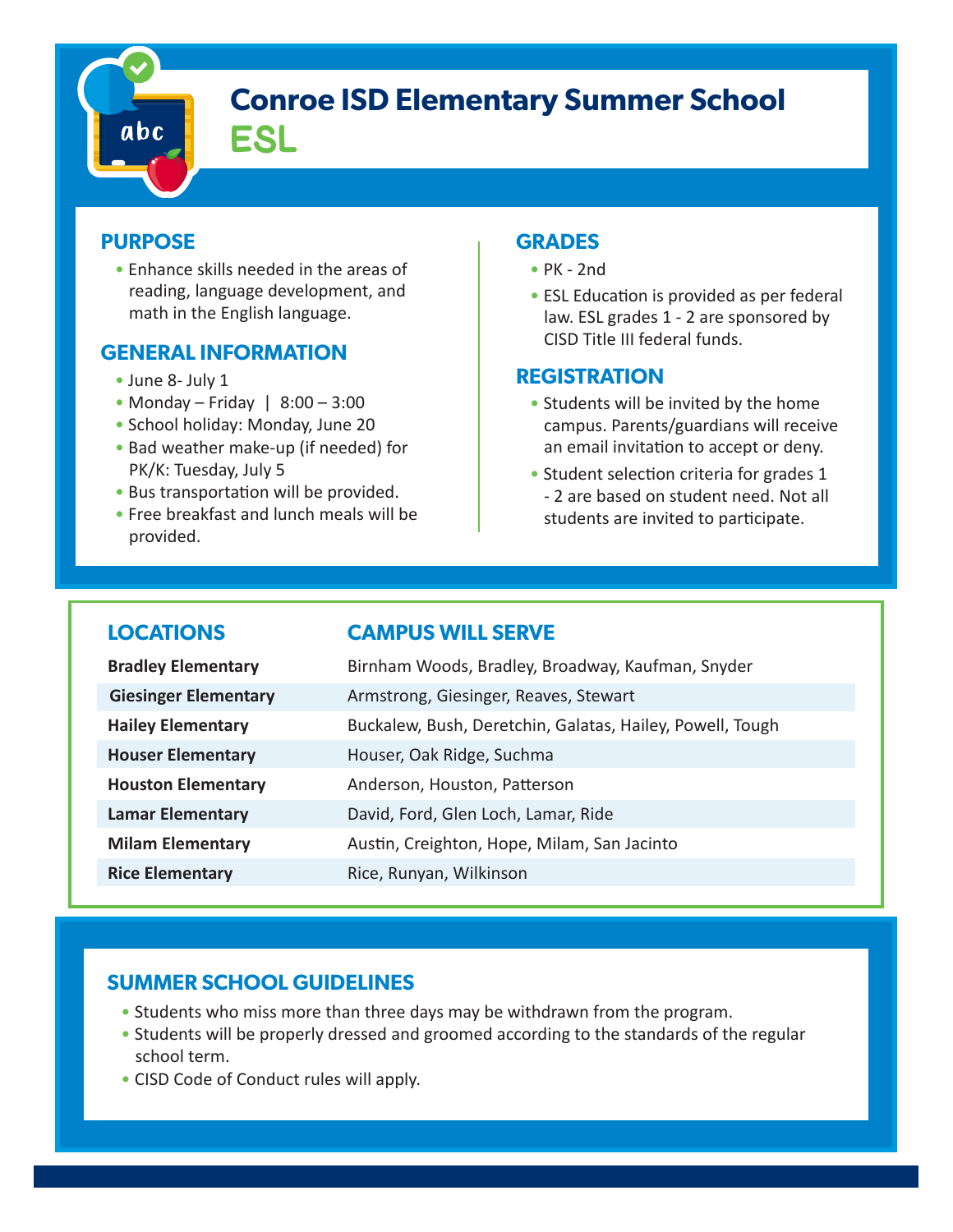

# **Conroe ISD Elementary Summer School** Robotics

# **PURPOSE**

• Expose students to the conceptual aspects of working with robotics.

# **GENERAL INFORMATION**

- **Session 1** June 14 17 Tuesday - Friday | 8:00 – 12:30
- **Session 2** June 21 24 Tuesday - Friday | 8:00 – 12:30
- Bus transportation will *not* be provided.

# **GRADES**

• 3rd - 4th

# **REGISTRATION**

- Registration begins April 5 and ends May 6, 2022.
- Registration to be completed online at [www.conroeisd.net](https://www.conroeisd.net/department/tl/summer-school/)
- \$120 per session

| <b>LOCATIONS</b>            | <b>CAMPUS WILL SERVE</b>   |
|-----------------------------|----------------------------|
| <b>Bradley Elementary</b>   | All Campuses: Grades 3 - 4 |
| <b>Giesinger Elementary</b> | All Campuses: Grades 3 - 4 |
| <b>Hailey Elementary</b>    | All Campuses: Grades 3 - 4 |

# **REGISTRATION AND TUITION**

- Registration will begin April 4, 2022 and will end May 6, 2022.
- Registration to be completed online at: [www.conroeisd.net](https://www.conroeisd.net/department/tl/summer-school/)
- Students will be registered in the grade level they were enrolled during the 2021-2022 school year.
- Refunds will be accepted through Friday, June 3, 2022, and refunded back to your credit card. A \$20 processing fee will apply to all refunds.

- If students are dropped for disciplinary reasons, tuition will be forfeited.
- Students who miss more than three days may be withdrawn from the program, and tuition will be forfeited.
- Students will be properly dressed and groomed according to the standards of the regular school term.
- CISD Code of Conduct rules will apply.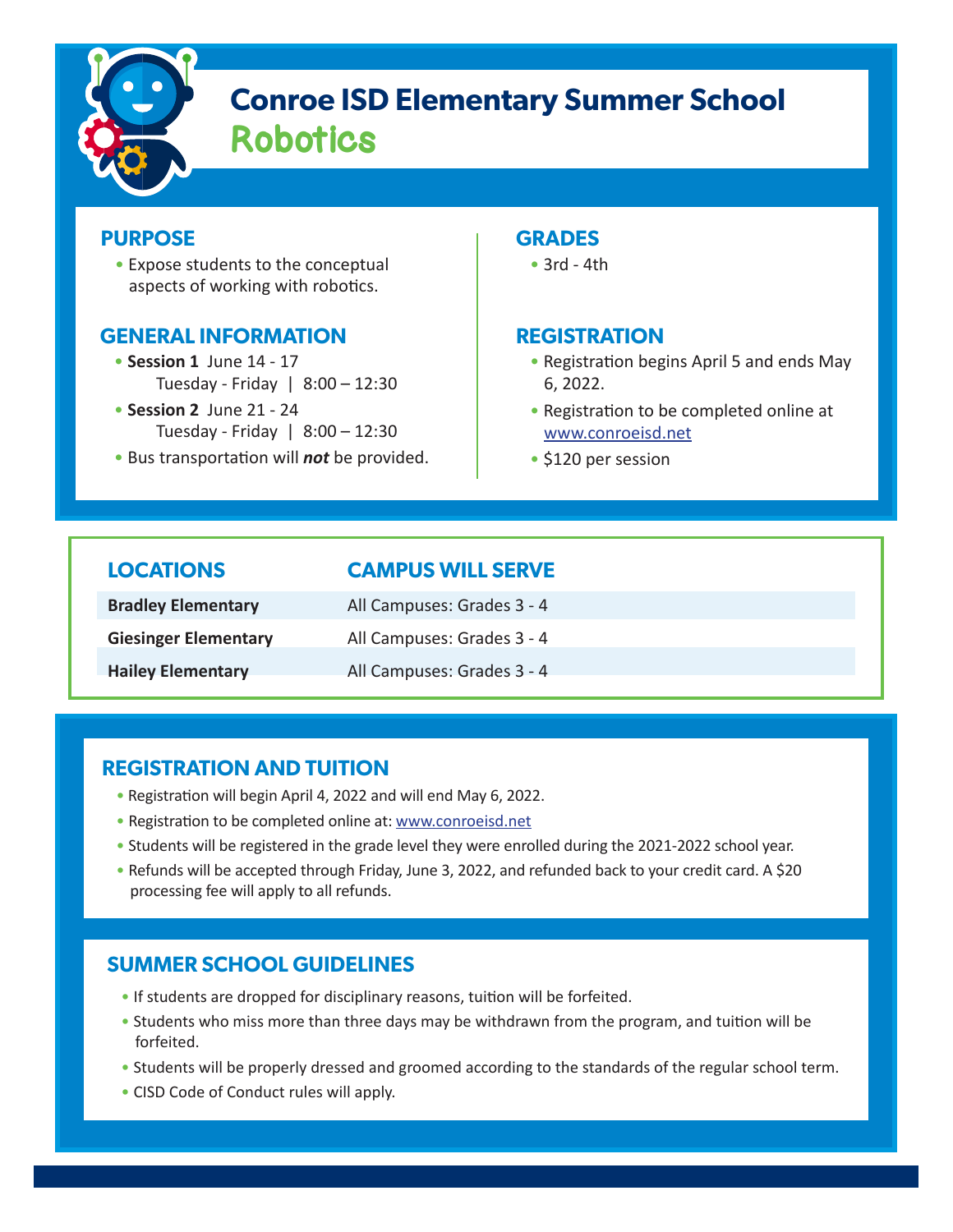

# **Conroe ISD Elementary Summer School** Gifted and Talented

# **PURPOSE**

• Provide intensive, targeted reading, math, and science instruction.

# **GENERAL INFORMATION**

- June 14 17
- Tuesday Friday | 8:00 12:30
- Bus transportation will *not* be provided.

### **GRADES**

• 3rd - 4th

# **REGISTRATION**

- Registration begins April 4 and ends May 6, 2022.
- Students will be invited by the home campus. Parents/guardians will receive an email invitation to accept or deny.
- \$120 tuition

# **LOCATIONS CAMPUS WILL SERVE**

| <b>Bradley Elementary</b>   | All Campuses: Grades 3 - 4 |
|-----------------------------|----------------------------|
| <b>Giesinger Elementary</b> | All Campuses: Grades 3 - 4 |
| <b>Hailey Elementary</b>    | All Campuses: Grades 3 - 4 |

# **REGISTRATION AND TUITION**

- Registration will begin April 4, 2022 and will end May 6, 2022.
- Students will be registered in the grade level they were enrolled during the 2021-2022 school year.
- Refunds will be accepted through Friday, June 10, 2022, and refunded back to your credit card. A \$20 processing fee will apply to all refunds.

- If students are dropped for disciplinary reasons, tuition will be forfeited.
- Students who miss more than three days may be withdrawn from the program, and tuition will be forfeited.
- Students will be properly dressed and groomed according to the standards of the regular school term.
- CISD Code of Conduct rules will apply.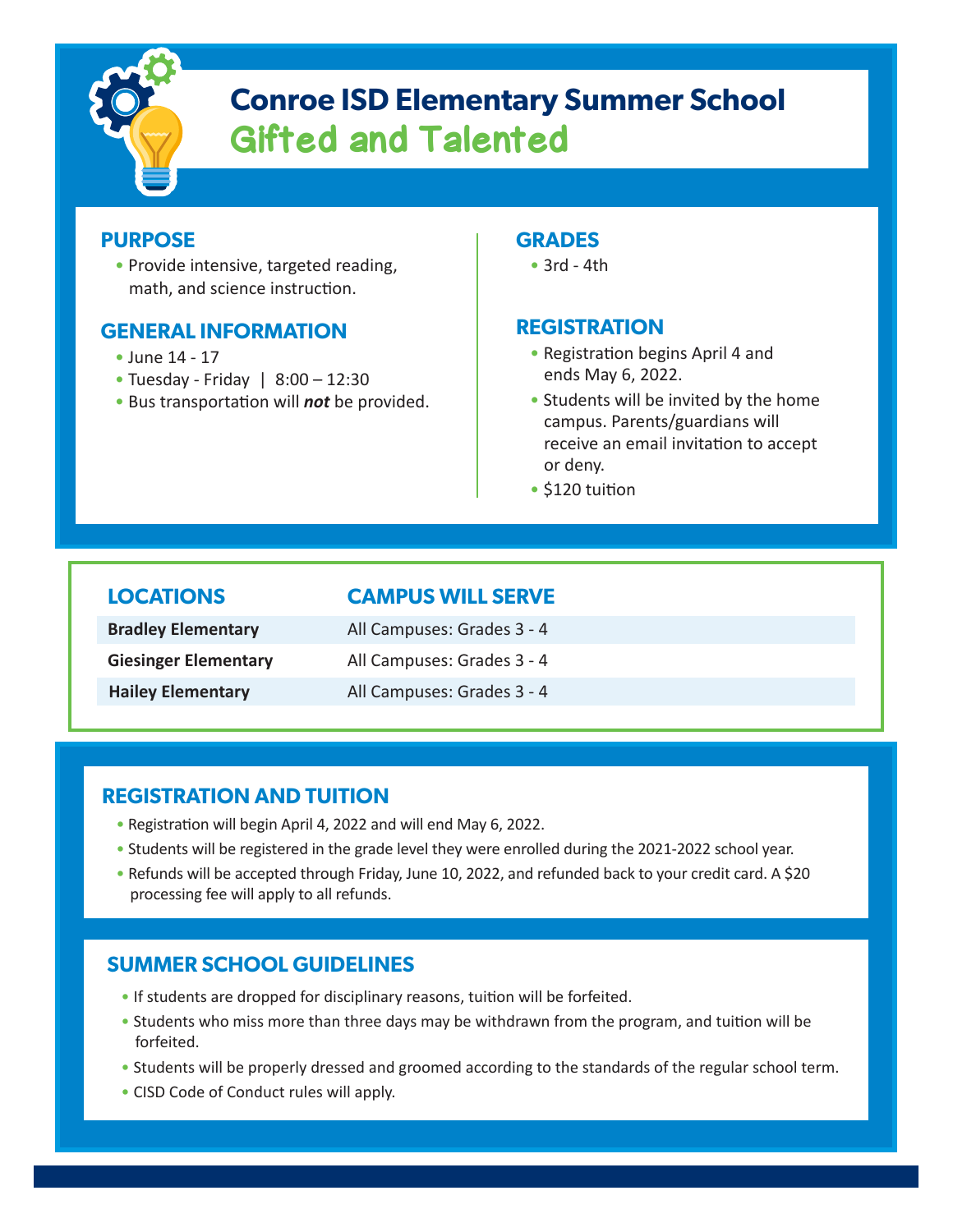

# **Conroe ISD Elementary Summer School** Special Education ESY

# **PURPOSE**

• Provided under the provision of educational services beyond the regular school year, designed to minimize the loss of acquired critical skills of students with disabilities who have demonstrated significant regression/recoupment problems. This service is based on the identified needs of individual students. The ARD committee considers the need for ESY services annually.

# **GRADES**

 $\bullet$  K - 4th

# **GENERAL INFORMATION**

- **Session 1**
	- June 7 25 | Monday Thursday
- **Session 2**
	- July 11 29 | Monday Thursday
- School holiday: Monday, June 20
- Bus transportation provided per ARD Committee decision.
- Free breakfast and lunch meals will be provided.

# **REGISTRATION**

- Eligibility is determined by the student's ARD Committee.
- Students will be invited by the home campus. Parents/guardians will receive an email invitation to accept or deny.

# **LOCATION CAMPUS WILL SERVE**

**Wilkerson Elementary** All Campuses: Grades K - 4

- Students will be properly dressed and groomed according to the standards of the regular school term.
- CISD Code of Conduct rules will apply.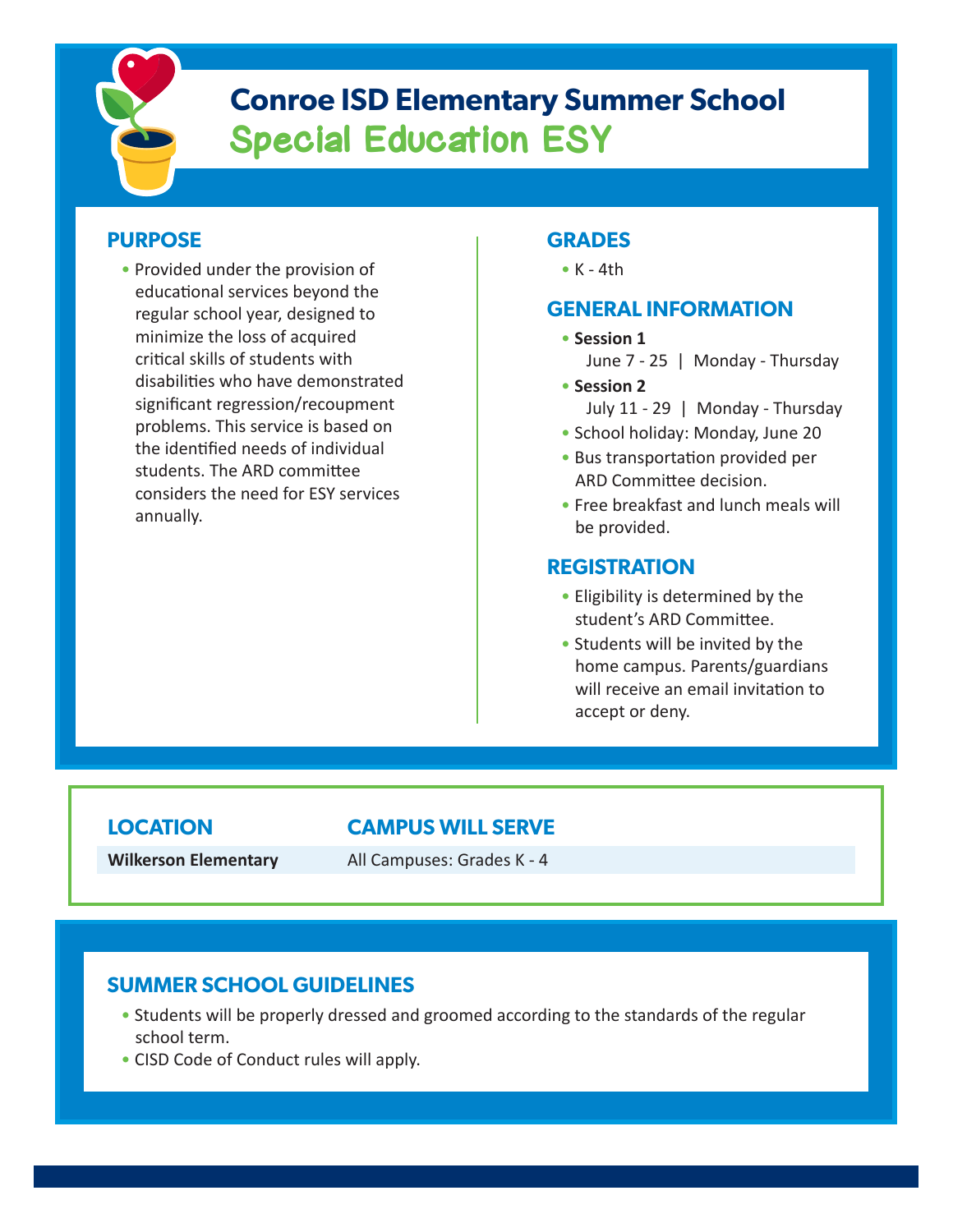

# **Conroe ISD Elementary Summer School** Dyslexia (Virtual)

# **PURPOSE**

• Provide intensive, dyslexia intervention.

# **GENERAL INFORMATION**

- June 8 July 1
- 40 minute time slots
- School holiday: Monday, June 20
- Virtual instruction

### **GRADES**

• Determined by current placement in the dyslexia intervention

# **REGISTRATION**

• Students will be invited and registered by dyslexia teachers.

# **LOCATIONS CAMPUS WILL SERVE**

**Virtual Instruction** All Campuses

- Students will be properly dressed and groomed according to the standards of the regular school term.
- CISD Code of Conduct rules will apply.